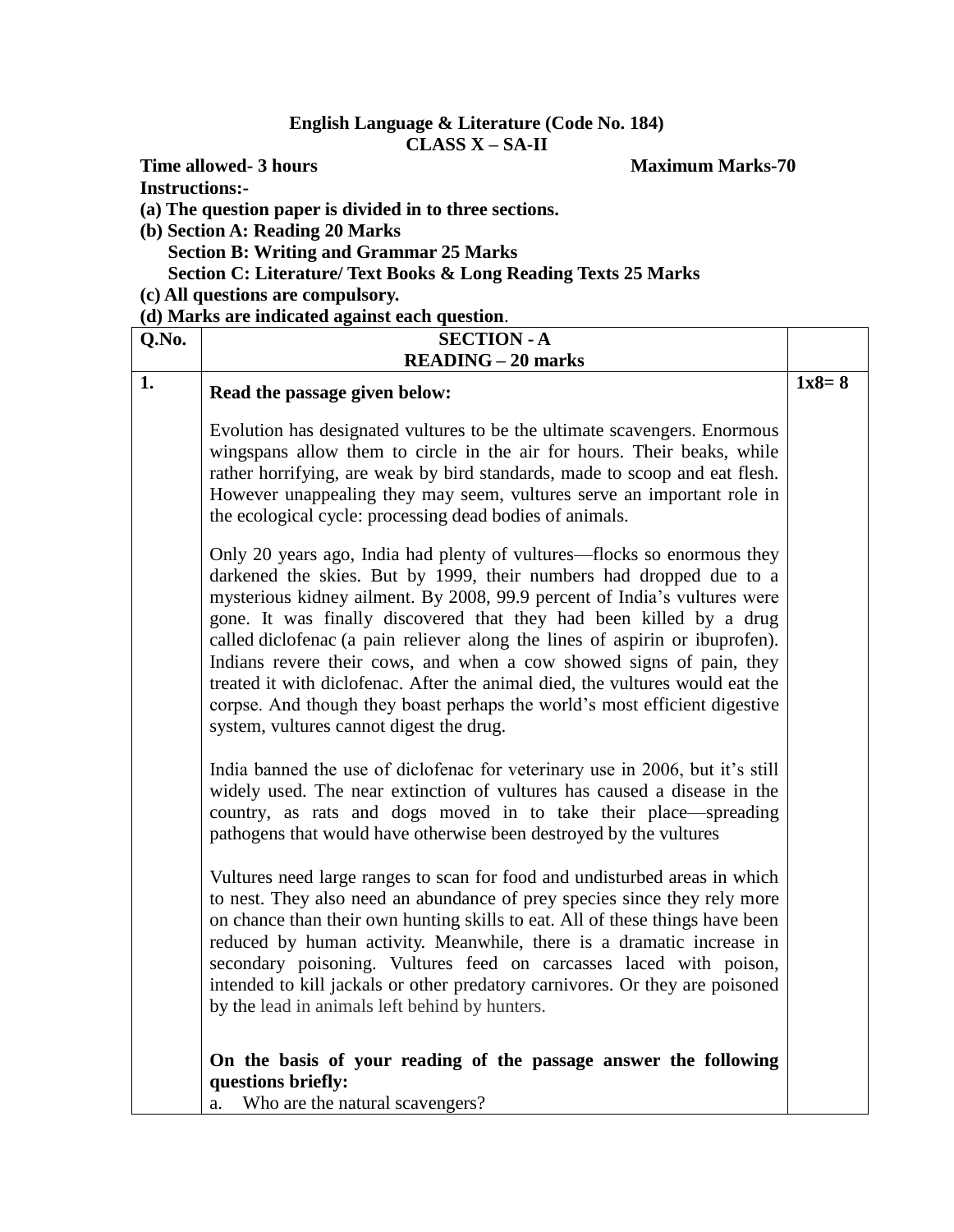|                | How do the special beaks and wings/work?<br>$\mathbf b$ .                                                                                                                                                                                                                                                                                                                                                                                                                                                                                                                                                                                                                                                                                                                                                                                                                                                                                                                                                                                                                                                                                                                                                                                                                                                                                                                                                                                                                                                                                                                                                                                                                                                                                                                                                                                                                                                                                                                                                                                                                                                                                                                                                                                                                                                                                                                                                                                                                                                                                                                                                                                                                                                |  |
|----------------|----------------------------------------------------------------------------------------------------------------------------------------------------------------------------------------------------------------------------------------------------------------------------------------------------------------------------------------------------------------------------------------------------------------------------------------------------------------------------------------------------------------------------------------------------------------------------------------------------------------------------------------------------------------------------------------------------------------------------------------------------------------------------------------------------------------------------------------------------------------------------------------------------------------------------------------------------------------------------------------------------------------------------------------------------------------------------------------------------------------------------------------------------------------------------------------------------------------------------------------------------------------------------------------------------------------------------------------------------------------------------------------------------------------------------------------------------------------------------------------------------------------------------------------------------------------------------------------------------------------------------------------------------------------------------------------------------------------------------------------------------------------------------------------------------------------------------------------------------------------------------------------------------------------------------------------------------------------------------------------------------------------------------------------------------------------------------------------------------------------------------------------------------------------------------------------------------------------------------------------------------------------------------------------------------------------------------------------------------------------------------------------------------------------------------------------------------------------------------------------------------------------------------------------------------------------------------------------------------------------------------------------------------------------------------------------------------------|--|
|                | How did their numbers decrease?<br>$C_{\bullet}$                                                                                                                                                                                                                                                                                                                                                                                                                                                                                                                                                                                                                                                                                                                                                                                                                                                                                                                                                                                                                                                                                                                                                                                                                                                                                                                                                                                                                                                                                                                                                                                                                                                                                                                                                                                                                                                                                                                                                                                                                                                                                                                                                                                                                                                                                                                                                                                                                                                                                                                                                                                                                                                         |  |
|                | Why do we need these 'scavengers'?<br>d.                                                                                                                                                                                                                                                                                                                                                                                                                                                                                                                                                                                                                                                                                                                                                                                                                                                                                                                                                                                                                                                                                                                                                                                                                                                                                                                                                                                                                                                                                                                                                                                                                                                                                                                                                                                                                                                                                                                                                                                                                                                                                                                                                                                                                                                                                                                                                                                                                                                                                                                                                                                                                                                                 |  |
|                |                                                                                                                                                                                                                                                                                                                                                                                                                                                                                                                                                                                                                                                                                                                                                                                                                                                                                                                                                                                                                                                                                                                                                                                                                                                                                                                                                                                                                                                                                                                                                                                                                                                                                                                                                                                                                                                                                                                                                                                                                                                                                                                                                                                                                                                                                                                                                                                                                                                                                                                                                                                                                                                                                                          |  |
|                | Why do vultures need more prey?<br>e.                                                                                                                                                                                                                                                                                                                                                                                                                                                                                                                                                                                                                                                                                                                                                                                                                                                                                                                                                                                                                                                                                                                                                                                                                                                                                                                                                                                                                                                                                                                                                                                                                                                                                                                                                                                                                                                                                                                                                                                                                                                                                                                                                                                                                                                                                                                                                                                                                                                                                                                                                                                                                                                                    |  |
|                | f.<br>Why are the dead bodies laced with poison?                                                                                                                                                                                                                                                                                                                                                                                                                                                                                                                                                                                                                                                                                                                                                                                                                                                                                                                                                                                                                                                                                                                                                                                                                                                                                                                                                                                                                                                                                                                                                                                                                                                                                                                                                                                                                                                                                                                                                                                                                                                                                                                                                                                                                                                                                                                                                                                                                                                                                                                                                                                                                                                         |  |
|                | What is 'secondary poisoning'?<br>g.                                                                                                                                                                                                                                                                                                                                                                                                                                                                                                                                                                                                                                                                                                                                                                                                                                                                                                                                                                                                                                                                                                                                                                                                                                                                                                                                                                                                                                                                                                                                                                                                                                                                                                                                                                                                                                                                                                                                                                                                                                                                                                                                                                                                                                                                                                                                                                                                                                                                                                                                                                                                                                                                     |  |
|                | Give any two factors responsible for the death of vultures?<br>h.                                                                                                                                                                                                                                                                                                                                                                                                                                                                                                                                                                                                                                                                                                                                                                                                                                                                                                                                                                                                                                                                                                                                                                                                                                                                                                                                                                                                                                                                                                                                                                                                                                                                                                                                                                                                                                                                                                                                                                                                                                                                                                                                                                                                                                                                                                                                                                                                                                                                                                                                                                                                                                        |  |
|                |                                                                                                                                                                                                                                                                                                                                                                                                                                                                                                                                                                                                                                                                                                                                                                                                                                                                                                                                                                                                                                                                                                                                                                                                                                                                                                                                                                                                                                                                                                                                                                                                                                                                                                                                                                                                                                                                                                                                                                                                                                                                                                                                                                                                                                                                                                                                                                                                                                                                                                                                                                                                                                                                                                          |  |
| $\overline{2}$ | Read the passage given below:<br>Children in India live in diverse circumstances and have diverse needs<br>1<br>and rights. Along with their need to be educated, healthy and skillful, they<br>need, and have rights to adequate nutrition, to live in a safe and supportive<br>environment, have opportunities to reach their optimal potential and<br>generally lead healthy, joyful and fulfilling lives so that they can be<br>productive and well adjusted citizens of tomorrow.<br>Children in our country face many challenges. Many of them are first<br>2.<br>generation learners and face myriad problems throughout their schooling.<br>They, due to the socio-economic and cultural determinants may be<br>vulnerable in many ways. Peer pressure and lack of positive role models<br>may prompt them to make unsafe and unhealthy choices. Anxiety and<br>depression amongst the students, to the point of turning them suicidal, have<br>been a cause of concern in the recent past.<br>Girls are more vulnerable and face discrimination at many levels from<br>3.<br>being unwelcome since birth to being pulled out of school for a variety of<br>reasons. Dropping out of school, low motivation for academics and general<br>disinterest in sports and physical activities too are some of the problems<br>that need to be addressed. Child malnutrition is rampant in most parts of the<br>This has an adverse bearing on their cognitive capacities,<br>country.<br>learning performance and physical capacity.<br>Our children have a right to age appropriate education, skills building,<br>4.<br>a safe and supportive environment, positive role models, empowerment,<br>and friendly health services and counseling. Well informed and skilled<br>children are likely to make better decisions concerning not only their<br>careers and relationships, habits, physical and mental health, but will be<br>successful and an asset to the society.<br>They also need to understand and deal with emerging issues like newly<br>5.<br>available career choices, pollution, water and energy conservation, global<br>warming, protection of environment, terrorism and disasters. Dealing with<br>anxiety and depression, negative peer pressure, violence, accidents, are<br>some other significant issues that impact individuals health and also the<br>social, economic and health indicators of the country. Gender sensitivity,<br>prevention of female infanticide and good parenting are some important<br>social issues that all children need to understand. Children require guidance<br>and assistance - both covert and overt- from their Parents, Teachers, peers |  |
|                | and society in general to complete the various "tasks" of development and<br>deal with such issues.                                                                                                                                                                                                                                                                                                                                                                                                                                                                                                                                                                                                                                                                                                                                                                                                                                                                                                                                                                                                                                                                                                                                                                                                                                                                                                                                                                                                                                                                                                                                                                                                                                                                                                                                                                                                                                                                                                                                                                                                                                                                                                                                                                                                                                                                                                                                                                                                                                                                                                                                                                                                      |  |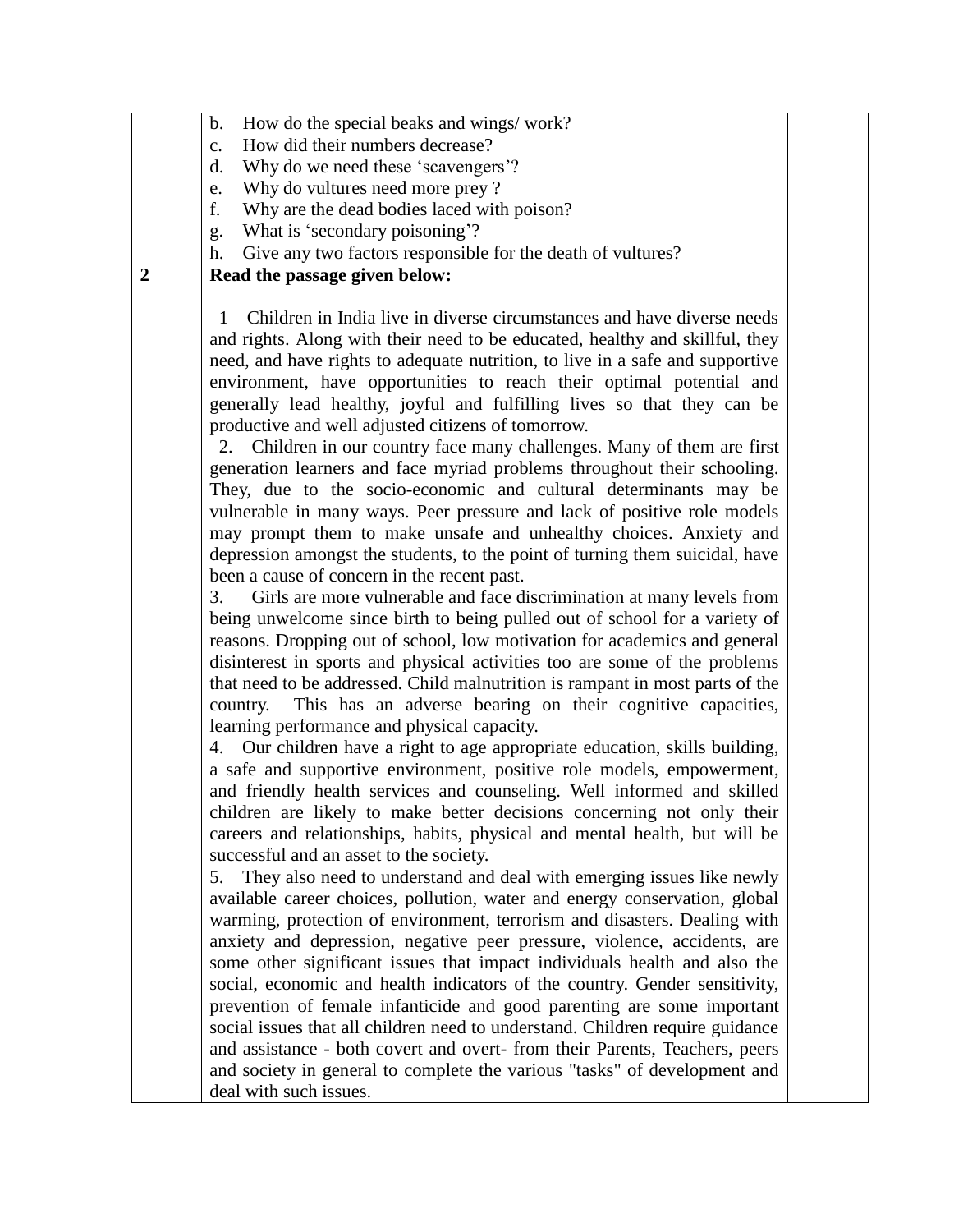|                         | On the basis of your reading of the passage answer the following                 | $2x4=8$                 |  |  |
|-------------------------|----------------------------------------------------------------------------------|-------------------------|--|--|
|                         | questions:                                                                       |                         |  |  |
|                         | What makes girls' lives more challenging?<br>a.                                  |                         |  |  |
|                         | How does malnutrition affect the children?<br>$\mathbf b$ .                      |                         |  |  |
|                         | How are well informed children better than the other children?<br>$\mathbf{c}$ . |                         |  |  |
|                         | What are the social issues which the children have to deal with?<br>d.           |                         |  |  |
|                         | Identify the meaning of the word :- 'a great number' (para2)<br>e.               | $1x4=4$                 |  |  |
|                         | Vulnerable, 2. Determinant , 3. Myriad 4. Peer pressure<br>1.                    |                         |  |  |
|                         | Identify a word which means same as"easily hurt" (para 3)<br>f.                  |                         |  |  |
|                         | 1. Vulnerable 2. Discrimination<br>3. Malnutrition 4. Motivation                 |                         |  |  |
|                         | Identify a word which means the same as 'a valuable person or<br>g.              |                         |  |  |
|                         | thing'(para 4)                                                                   |                         |  |  |
|                         | 1. Appropriate 2. Asset 3. Adverse 4. Cognitive                                  |                         |  |  |
|                         | Identify a word which means the opposite of 'covered' (para 5)<br>h.             |                         |  |  |
|                         | 1. Covert<br>2. Overt 3. Energy 4. Conservation.                                 |                         |  |  |
|                         | <b>SECTION B</b>                                                                 |                         |  |  |
|                         | <b>WRITING and GRAMMAR - 25 marks</b>                                            |                         |  |  |
| 3                       | You are Ajeet / Anika, a student of S.M. Public School, Delhi. You are           | 5                       |  |  |
|                         | concerned about the water crisis which has become very dangerous. Write a        |                         |  |  |
|                         | letter to the editor of a newspaper highlighting the need to provide water in    |                         |  |  |
|                         | drought hit areas and the dire need of creating awareness about the              |                         |  |  |
|                         | conservation of water through informative posters.                               |                         |  |  |
|                         | <b>OR</b>                                                                        |                         |  |  |
|                         | You are Naman /Nalini . You feel that some of your friends are leading a life    |                         |  |  |
|                         | which is very harmful for their health as they use whats app all the time and    |                         |  |  |
|                         | waste a lot of their valuable time. They prefer living alone in their rooms      |                         |  |  |
|                         | and do not communicate with the members of the family or relatives               |                         |  |  |
|                         | Write an article on 'Importance of Time Management'' (100 -120 words)            |                         |  |  |
| $\overline{\mathbf{4}}$ | Complete the story in about 150 -200 words -----                                 | 10                      |  |  |
|                         | My mother asked me to go to the market in the evening. Initially first I         |                         |  |  |
|                         | wanted to avoid but then thinking she needed milk for my little brother I        |                         |  |  |
|                         | left home reluctantly. I reached the market and was about to pay money for       |                         |  |  |
|                         |                                                                                  |                         |  |  |
| 5                       | Read the passage given below and fill in the blanks by using the most            | 3                       |  |  |
|                         | appropriate word:-.                                                              |                         |  |  |
|                         |                                                                                  |                         |  |  |
|                         | I was touched (e.g.) when I saw my neighbours sending off their son.I            |                         |  |  |
|                         | could understand their pain (a)-------------- their only son leaving             |                         |  |  |
|                         |                                                                                  |                         |  |  |
|                         | inevitable. How long can you keep the birds in cages (c) ----------- their       |                         |  |  |
|                         | wings are strong and they are ready to fly.                                      |                         |  |  |
| 6                       |                                                                                  | $\overline{\mathbf{4}}$ |  |  |
|                         | The following passage has not been edited. There is an error in each             |                         |  |  |
|                         | line against which a blank has been given. Write the incorrect word              |                         |  |  |
|                         | and the correction in your answer sheet against the correct blank                |                         |  |  |
|                         | number as given in the example. Remember to underline the word                   |                         |  |  |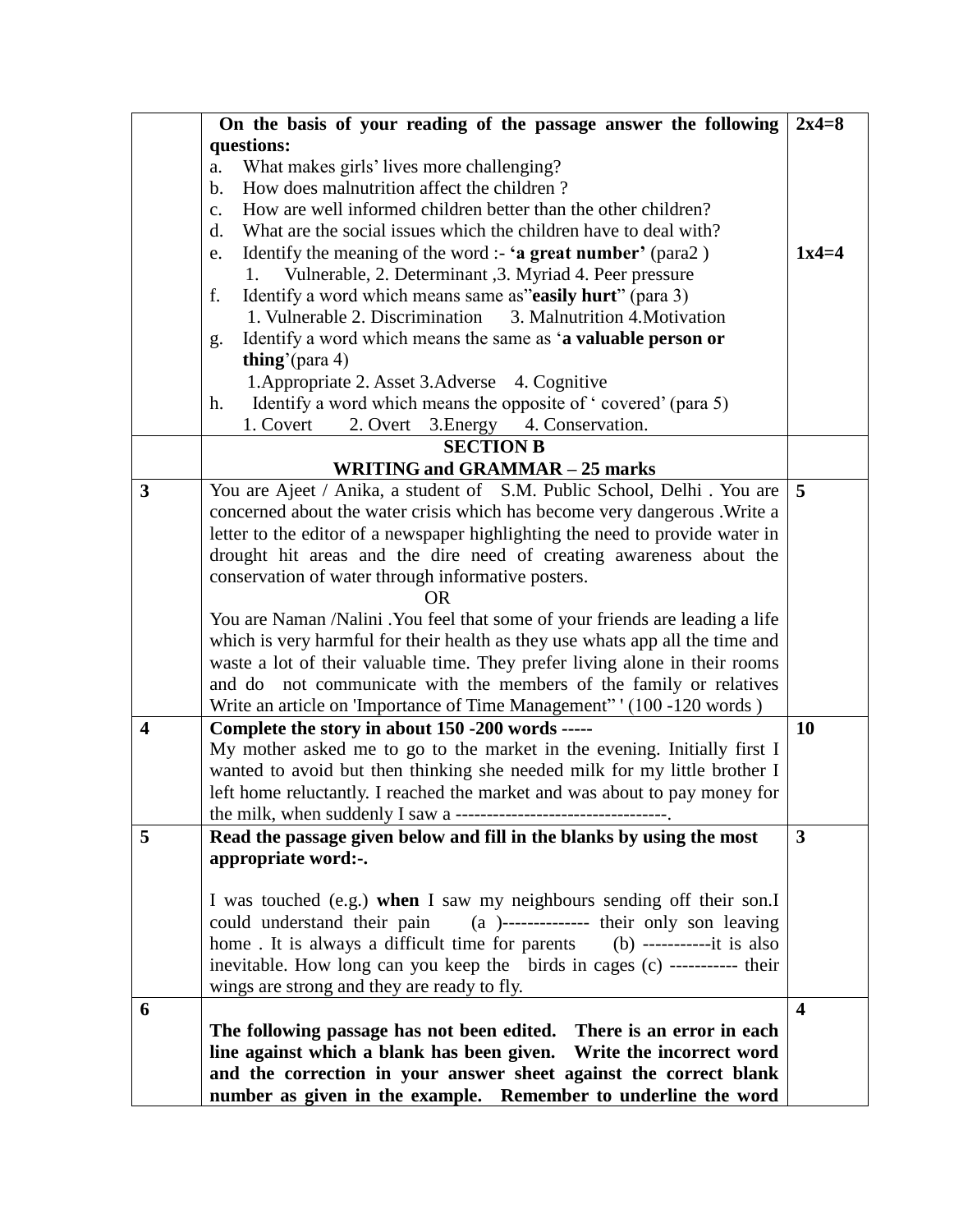|   | that you have supplied.                                                                                         |                           |              |
|---|-----------------------------------------------------------------------------------------------------------------|---------------------------|--------------|
|   |                                                                                                                 |                           |              |
|   | Disasters often come suddenly , with warning, and                                                               | (e.g. without)            |              |
|   | causes great suffering to those<br>which are left alive.                                                        |                           |              |
|   |                                                                                                                 |                           |              |
|   | Because these tragedies need immediate help and<br>solution .who should be provided at the earliest.            | $C$ -----<br>$d$ -------- |              |
| 7 |                                                                                                                 |                           |              |
|   | Rearrange the following words or phrases into meaningful sentences.<br>One has been done for you as an example. |                           | $\mathbf{3}$ |
|   |                                                                                                                 |                           |              |
|   | (e.g.)<br>Red cross day / an / become /day / the / in /important /world /of / history /                         |                           |              |
|   | has                                                                                                             |                           |              |
|   | Red cross day has become an/important day in the history of the                                                 |                           |              |
|   | world                                                                                                           |                           |              |
|   | A. Celebrated /plays /annually /it / role / is / big /the /saving /to /in /lives /                              |                           |              |
|   | B. Due / war / aims/ human beings / it / relief /distress / to /provide /the                                    |                           |              |
|   | /in/to                                                                                                          |                           |              |
|   | C. this day/Various/to celebrateare / held . /programmes                                                        | in the schools            |              |
|   | <b>SECTION C</b>                                                                                                |                           |              |
|   | Literature Text Books and Long Reading Text - 25 marks                                                          |                           |              |
| 8 | Read the extracts given below and answer the questions that follow:                                             |                           | $\mathbf{3}$ |
|   | The leaves strain towards the glass                                                                             |                           |              |
|   | Small twigs stiff with exertion                                                                                 |                           |              |
|   | Long cramped boughs shuffling under the roof                                                                    |                           |              |
|   | Like newly discharged patients                                                                                  |                           |              |
|   | Half dazed , moving                                                                                             |                           |              |
|   | To the clinic doors.                                                                                            |                           |              |
|   | Why are the leaves and boughs tired?<br>a.                                                                      |                           |              |
|   | Why does the poet compare the boughs with the patients?<br>b.                                                   |                           |              |
|   | Identify the figures of speech used in these lines.<br>$\mathbf{C}$ .                                           |                           |              |
|   | 0 <sub>R</sub>                                                                                                  |                           |              |
|   | An elderly woman came and sat beside her                                                                        |                           |              |
|   | ."Are you all alone dear ?"she asked Valli as the bus started again.                                            |                           |              |
|   | Valli found the woman absolutely repulsive-such big holes in                                                    |                           |              |
|   | her ear lobes, and such ugly earrings in them ! And she could smell the betel                                   |                           |              |
|   | nut the woman was chewing and see the betel juice that was threatening to                                       |                           |              |
|   | spill over her lips at any moment                                                                               |                           |              |
|   | Ugh!-who could be sociable with such a person?                                                                  |                           |              |
|   | "Yes I am travelling alone," she answered curtly, "and I've got a ticket"<br>too $\cdot$ "                      |                           |              |
|   | "Yes, she's on her way to town .", said the conductor ."With a thirty paise                                     |                           |              |
|   | ticket."                                                                                                        |                           |              |
|   | "Oh, why don't you mind your own business."                                                                     |                           |              |
|   | Why did the elderly woman come to sit near Valli?<br>a)                                                         |                           |              |
|   | Valli's dislike the for elderly woman? Briefly explain.<br>b)                                                   |                           |              |
|   | Conductor makes fun of Valli. Give a reason.<br>$\mathbf{c}$                                                    |                           |              |